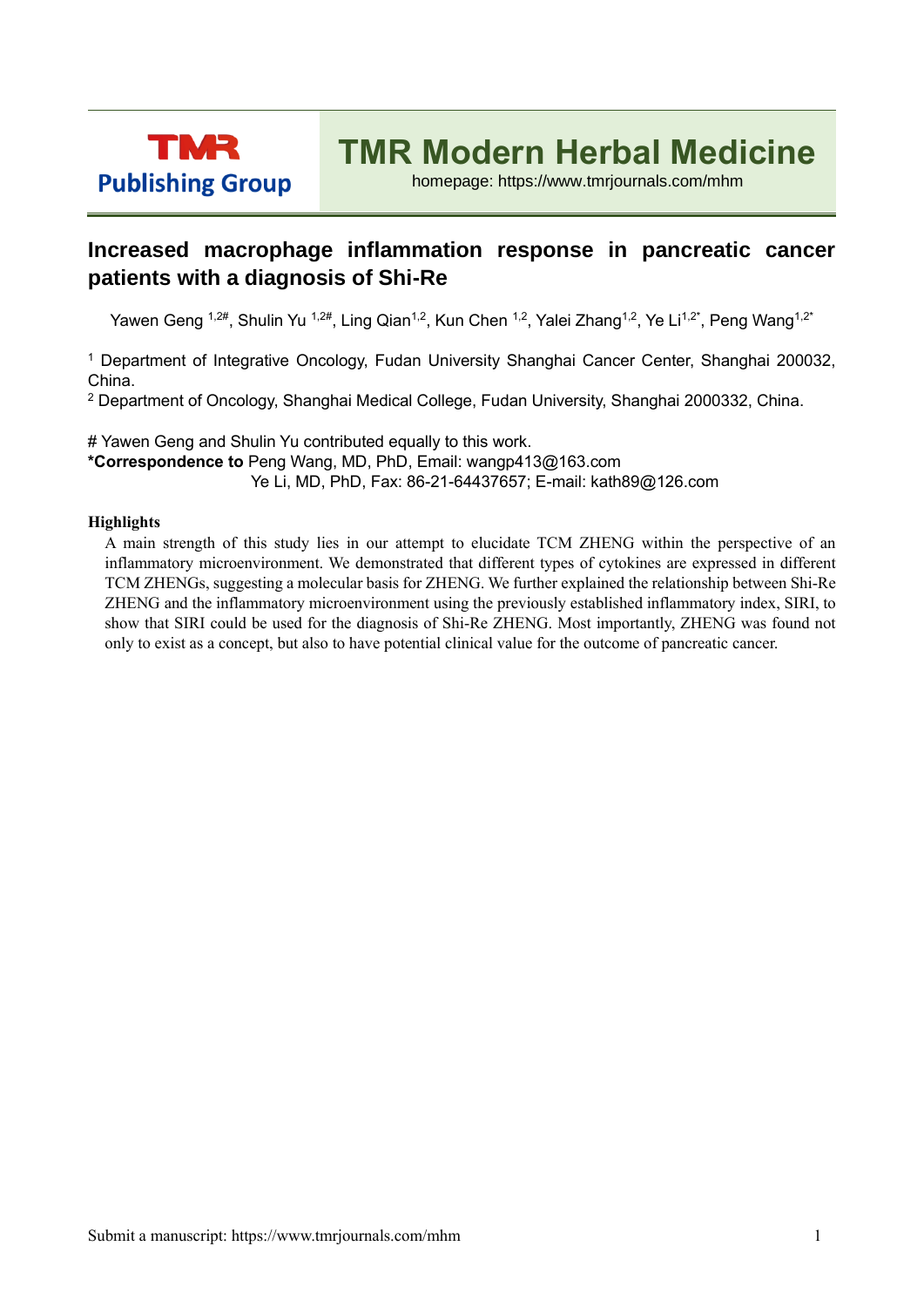### **Abstract**

**Objective:** Traditional Chinese medicine (TCM) is a comprehensive system of medical practice. ZHENG (also known as syndrome differentiation) is the essence of TCM; however, its molecular basis remains unknown. This study evaluated the molecular basis of Shi-Re ZHENG in patients with pancreatic cancer.

**Methods:** A total of 144 patients with pathologically-confirmed locally advanced or metastatic pancreatic ductal adenocarcinoma (PDAC) were retrospectively recruited between June 2015 and February 2016. Two cohorts, including the discovery cohort ( $n = 60$ ) and validation cohort ( $n = 84$ ), were included in this study. Q-Plex multiplex array and an enzyme-linked immunosorbent assay were used to evaluate serum inflammatory cytokine levels of pancreatic cancer patients with different TCM ZHENG. Receiver operating characteristic (ROC) curve analysis was used to evaluate the importance of the systemic inflammation response index (SIRI) in the detection of Shi-Re ZHENG.

**Results:** Shi-Re ZHENG patients exhibited a different expression pattern of cytokines, including interleukin (IL)-6, IL-8, chemokine (C-C motif) ligand 18 (CCL18), and C-reactive protein, than patients with other ZHENG diagnoses. M2-like macrophage-related inflammatory cytokines, such as IL-10, CCL17, and CCL22, were increased in Shi-Re ZHENG compared with non-Shi-Re ZHENG patients. The SIRI score was significantly increased in Shi-Re ZHENG compared with non-Shi-Re ZHENG patients (*P* < 0.001). ROC analysis revealed that SIRI had a diagnostic value for Shi-Re ZHENG both in the discovery cohort (area under the curve  $[AUC] = 0.833, 95\%$  confidence interval  $[CI] = 0.709 - 0.957$ ) and validation cohort  $(AUC = 0.810, 0.957)$ 95% CI = 0.716–0.905). Additionally, pancreatic cancer patients with Shi-Re ZHENG had a significantly shorter survival time than non-Shi-Re ZHENG  $(P = 0.002)$ .

**Conclusion:** Shi-Re pancreatic cancer patients are characterized by an increased macrophage inflammation response, which may contribute to a poorer prognosis when compared to those with other ZHENG diagnoses.

**Keywords:** Pancreatic cancer, Shi-Re ZHENG, Inflammation

**Abbreviations:** PDAC, Pancreatic ductal adenocarcinoma; TCM, Traditional Chinese medicine; IL, levels of interleukin; CCL, C-C motif chemokine ligand; SIRI, systemic inflammation response index; ROC, receiver operating characteristic; OS, Overall survival; TME, tumor microenvironment; TAMs, Tumor-associated macrophages; EMT, epithelial–mesenchymal transition; CAFs, cancer-associated fibroblasts.

**Funding:** This work was supported by the National Natural Science Foundation of China (81370068, 81572376, 81622049, 81871989, 82025035); the Shanghai Science and Technology Committee Program (19XD1420900) and Shanghai Education Commission Program (17SG04).

**Competing interests:** The authors declare that there is no conflict of interests regarding the publication of this paper. **Citation:** Geng YW, Yu SL, Qian L, et al. Increased macrophage inflammation response in pancreatic cancer patients with a diagnosis of Shi-Re. TMR Modern Herbal Medicine. 2021,4(4):24.

**Executive Editor:** Chaoyong Wu

**Submitted**: 8 October 2021, **Accepted**: 21 October 2021, **Online**: 25 October 2021.

<sup>© 2021</sup> By Authors. Published by TMR Publishing Group Limited. This is an open access article under the CC-BY license (http://creativecommons.org/licenses/BY/4.0/).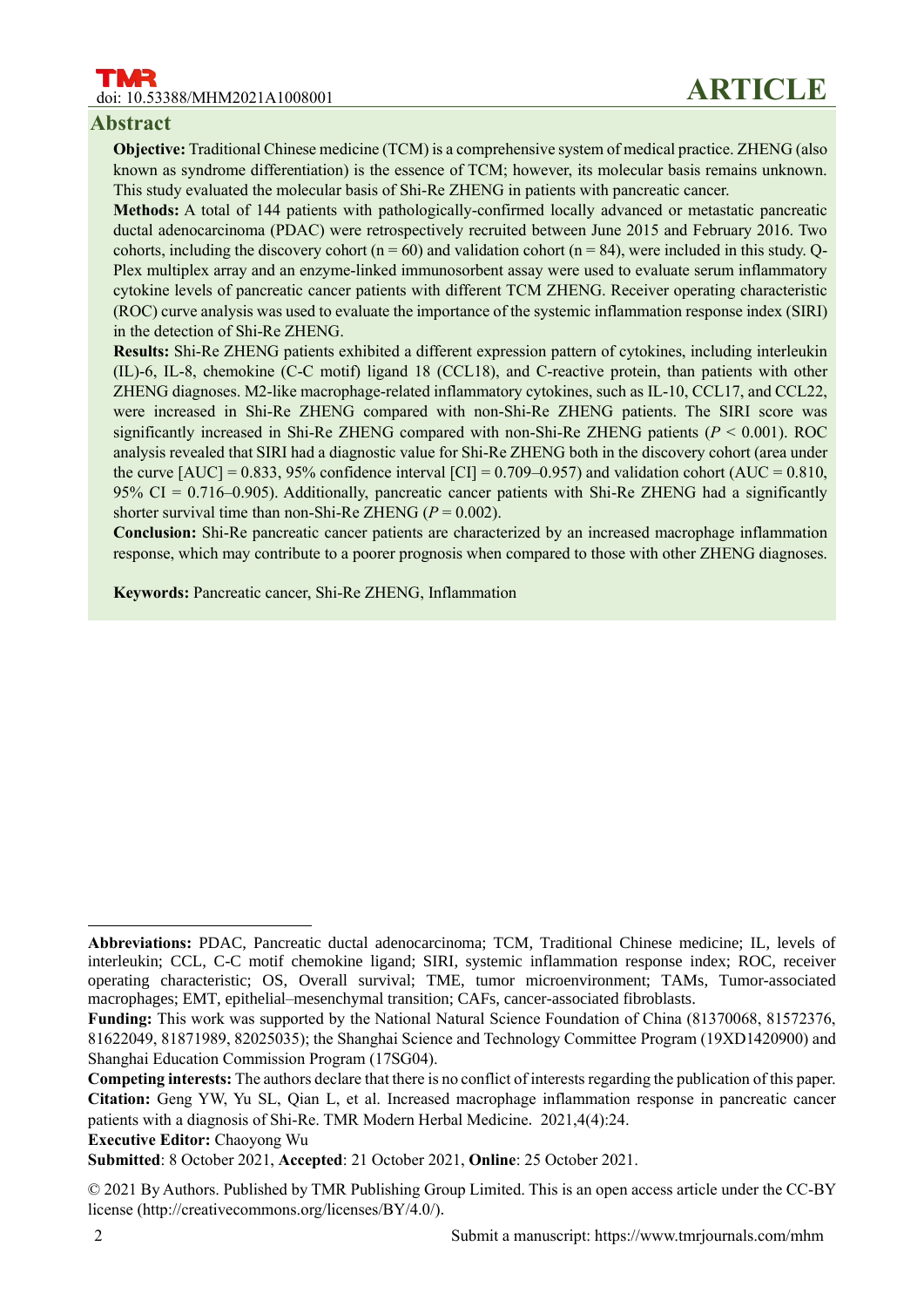## **Background**

Pancreatic ductal adenocarcinoma (PDAC) is the fourth leading cause of cancer-related deaths globally, with a five-year survival rate of only 5% [1]. Despite extensive research efforts, it is still associated with low survival rates, with more than 80% of patients presenting with end-stage disease or diagnosed with metastases [2]. Many studies investigating new drugs have failed to demonstrate benefits. Moreover, there is also a lack of effective treatment for advanced pancreatic cancer, and the median survival time of patients with advanced disease is around 5–6 months [3].

Traditional Chinese medicine (TCM) is a comprehensive system of medical practice that has contributed to disease management in Chinese populations and throughout Asia for thousands of years [4]. The concept of ZHENG (also known as "syndrome") remains the essence of the TCM system. ZHENG reflects pathological changes of the microenvironment inside the human body and reveals the intrinsic character of disease more accurately, completely, and profoundly than symptoms alone [5]. It is collected through four diagnostic methods, inspection, listening and smelling, questioning, and palpation, to recognize the condition of patients and develop effective, individualized treatment strategies [6]. Under the conceptual frame of TCM ZHENG diagnosis, patients with the same disease might exhibit different ZHENGs and therefore should receive different treatment strategies. Conversely, patients with different diseases might exhibit the same ZHENG and therefore should receive the same treatment strategy [7].

A ZHENG diagnosis depends on the intuition and experience of the physician trained in TCM theory, which makes it difficult to have a standard for ZHENG differentiation and further complicates the perception of the utility and validity of the method. Therefore, an understanding of the biological process underlying TCM ZHENG is important in human disease, including pancreatic cancer. In this study, we analyzed the association between different ZHENG types and the inflammatory microenvironment of patients with pancreatic cancer. Furthermore, we also attempted to better understand how ZHENG influences the clinical outcome of PDAC with changes in the microenvironment.

## **MATERIALS AND METHODS**

#### **Patients**

Ethical approval for this study was obtained from the Ethics Committee of the Fudan University Shanghai Cancer Center, Shanghai, China (Ethical approval no. 050432-4-1212B). All patients provided written informed consent for study participation according to institutional guidelines. A total of 144 patients diagnosed with locally advanced or metastatic pancreatic cancer were retrospectively recruited from June 2015 to February 2016. The criteria of advanced pancreatic cancer were based on the 6th edition of the International Union Against Cancer, and included tumors invading the superior mesenteric artery and/or celiac axis, similar to stage III pancreatic cancer.

Patients underwent radiological examinations such as contrast-enhanced abdominal computerized tomography scanning, magnetic resonance imaging, and/or magnetic resonance cholangiopancreatography. Patients with acute infections such as acute pancreatitis and cholangitis were excluded from this study because acute infectious disease has been shown to affect blood cell counts. A total of 144 patients were grouped into two cohorts according to their time of enrollment, with 60 recruited into the discovery cohort and the remaining 84 enrolled in the validation cohort.

#### **Classification of TCM ZHENG**

TCM diagnostic information was collected from a uniform questionnaire completed by the participants, including demographic factors such as age and sex, and typical symptoms for different TCM ZHENGs. Standard symptom criteria used for TCM ZHENG classification were as described previously [8]. Photographs of participant tongues were also taken to enable a more accurate classification. To ensure a standard and uniform ZHENG, the classification of every patient was performed concurrently by three TCM clinical experts.

#### **Blood sample collection**

Fasting venous blood samples were collected in heparinized tubes prior to conducting the cancer diagnostic interventions or treatments. Samples of serum were purified by centrifuging blood at 3000 rpm for 15 min, then the serum was collected as supernatant and cryopreserved at –80°C for further analysis.

#### **Detection of cytokines using Q-Plex multiplex array**

Cytokine detection was performed using the Q-Plex multiplex array (Quansys Biosciences, Logan, UT, USA) on a Q-View Imager (Quansys Biosciences), in accordance with the manufacturer's protocol, as we reported previously [9]. Briefly, a series of 1:2 dilutions with known concentrations of various cytokines were performed to generate calibration curves. Fifty microliters of calibrator and samples from each well were added to the Q-Plex™ Array 96-well plates and incubated at room temperature for 1 hour; the plates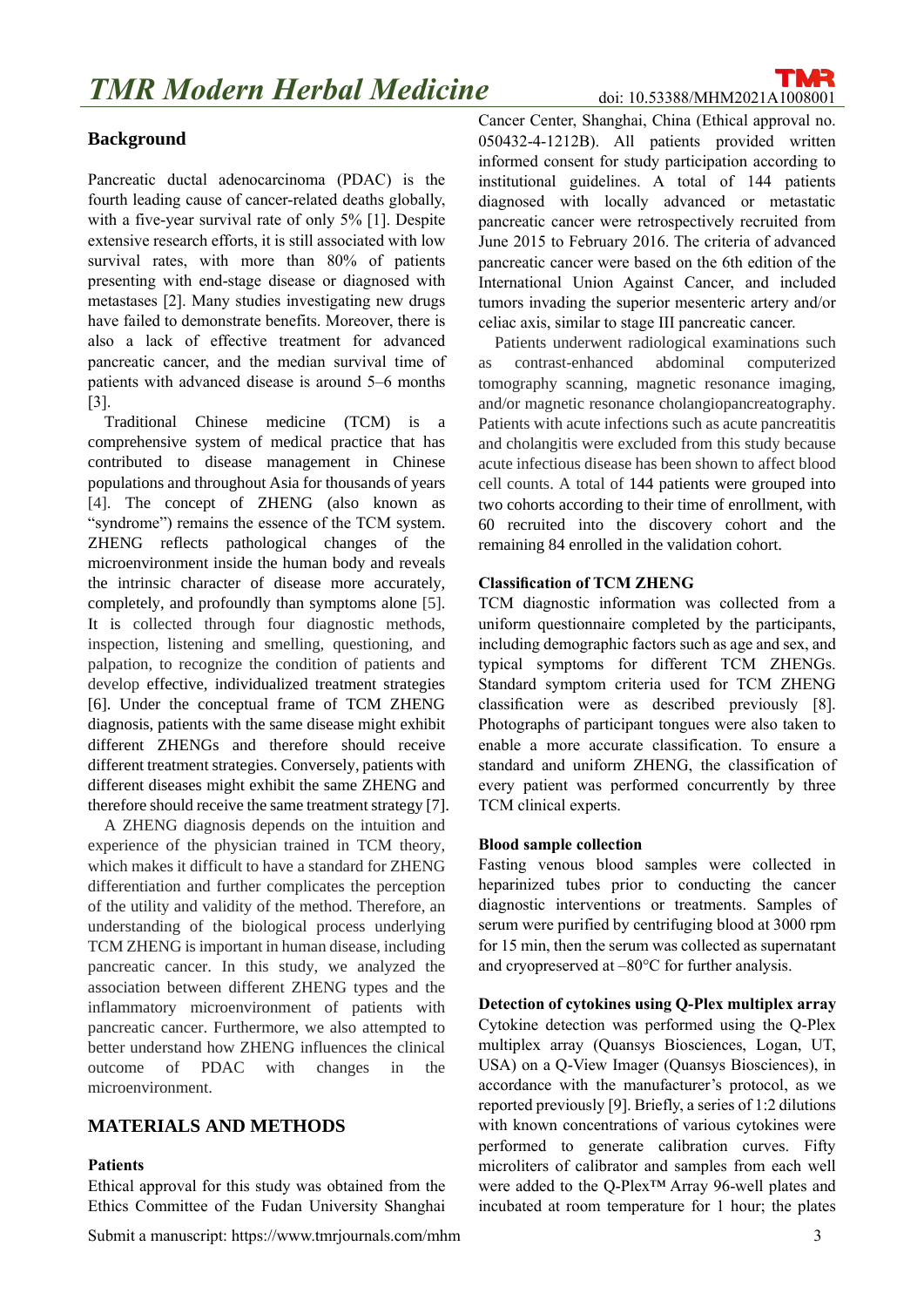were then washed and incubated with the test mixture at room temperature for 1 hour. Next, the plate was incubated with streptavidin-HRP and substrate mix at room temperature for 15 minutes. Finally, an exposure time of 270 seconds was used to image on the Q-View™ Imager LS. The concentration of cytokines was analyzed by Q-View™ software.

#### **Enzyme-linked immunosorbent assay (ELISA)**

The levels of interleukin (IL)-10, C-C motif chemokine ligand 17 (CCL17), and CCL22 were measured using a sandwich ELISA kit (DuoSet; R&D Systems, Minneapolis, MN) according to the manufacturer's instructions.

#### **Laboratory measurements**

Routine laboratory measurements, including counts of neutrophils (N), lymphocytes (L), and monocytes (M) were carried out prior to conducting cancer diagnostic interventions or treatments. Subsequently, the systemic inflammation response index (SIRI) was calculated as follows:  $SIRI = N*M/L$ . The SIRI cutoff value for predicting Shi-Re ZHENG in the discovery cohort was calculated via receiver operating characteristic (ROC) analysis.

#### **Statistical analyses**

Statistical analyses were conducted using the Statistical Package for the Social Sciences (SPSS) version 15.0 (SPSS, Inc.). All data are presented as means  $\pm$  standard deviation. Differences between two groups were compared using the Student's t-test. Overall survival (OS) was determined as the time interval from initial diagnosis until death. The OS of patients in different groups was analyzed by the Kaplan–Meier curve, and survival differences were estimated using the log-rank test.  $P$  values of  $\leq 0.05$  were regarded as statistically significant.

### **RESULTS**

#### **Clinical–pathological features**

A total of 144 patients with pancreatic cancer were included in the present study. Of these, 96 (66.7%) were aged  $\geq 60$  years old, and 93 (64.6%) were male. Most of the tumors were located in the body-tail of the pancreas  $(n = 83, 57.6\%)$ , with the remainder located in the head of the pancreas ( $n = 61$ , 42.4%).

According to the American Joint Committee on Cancer staging system,  $34.7\%$  (n = 50) of patients had stage III cancer and  $65.3\%$  (n = 94) had stage IV. CA 19-9 levels were  $\geq 1,000$  IU/ml in 59.0% (n = 85) of patients and  $< 1,000$  IU/ml in 41% (n = 59) of patients. We divided all patients into four TCM ZHENGs: 47 (32.6%) patients in Shi-Re ZHENG, 39 (27.1%) in Pi-Xu ZHENG, 30 (20.8%) in Xue-Yu ZHENG, and 28 (19.4%) patients who could not be grouped into the other three ZHENG categories as Other ZHENG. Detailed clinicopathological characteristics are summarized in Table 1.

| <b>Clinical characteristics</b> |             | No. of Patients $(\% )$ |                          |
|---------------------------------|-------------|-------------------------|--------------------------|
|                                 |             | Discovery cohort (n=60) | Validation cohort (n=84) |
| Age                             | $\geq 60$   | 39 $(\% )$              | 57 $(\% )$               |
|                                 | <60         | 21(%)                   | 27(%)                    |
| <b>Sex</b>                      | Male        | 40 $(\% )$              | 53 $(%)$                 |
|                                 | Female      | $20\,(%)$               | 31 $(\%)$                |
| Cancer stage                    | Ш           | 18(%)                   | 32(%)                    |
|                                 | IV          | 42 $(\% )$              | 52 $(\%$                 |
| Location                        | Head        | 23(%)                   | 38 $(%)$                 |
|                                 | Body/tail   | 37(%)                   | 46 $(\% )$               |
| CA19-9 $(IU/ml)$                | $\geq 1000$ | 37(%)                   | 48 $(%)$                 |
|                                 | ${}< 1000$  | 23(%)                   | 36(%)                    |
| <b>TCM ZHENG</b>                | Shi-Re      | 15(%)                   | 32(%)                    |
|                                 | $Pi-Xu$     | 15(%)                   | 24(%)                    |
|                                 | Xue-Yu      | 15(%)                   | 15 $(\frac{9}{0})$       |
|                                 | Other       | 15(%)                   | 13 $(%)$                 |

**Table 1. Clinicopathological characteristics of pancreatic cancer patients.**

## **Inflammatory cytokine levels**

Inflammatory cytokine levels were evaluated in 60 pancreatic cancer patients in the discovery cohort, including 15 patients of each TCM ZHENG group. Cytokines CXCL13, CCL5, and EGF showed increased expression in the PiXu group and GM-CSF was increased in the Xue-Yu group (Figure 1A). The Shi-Re group showed the greatest difference in the expression of cytokines, including IL-6, IL-8, CCL18, and CRP (Figure 1A, B). These findings indicated that TCM ZHENG was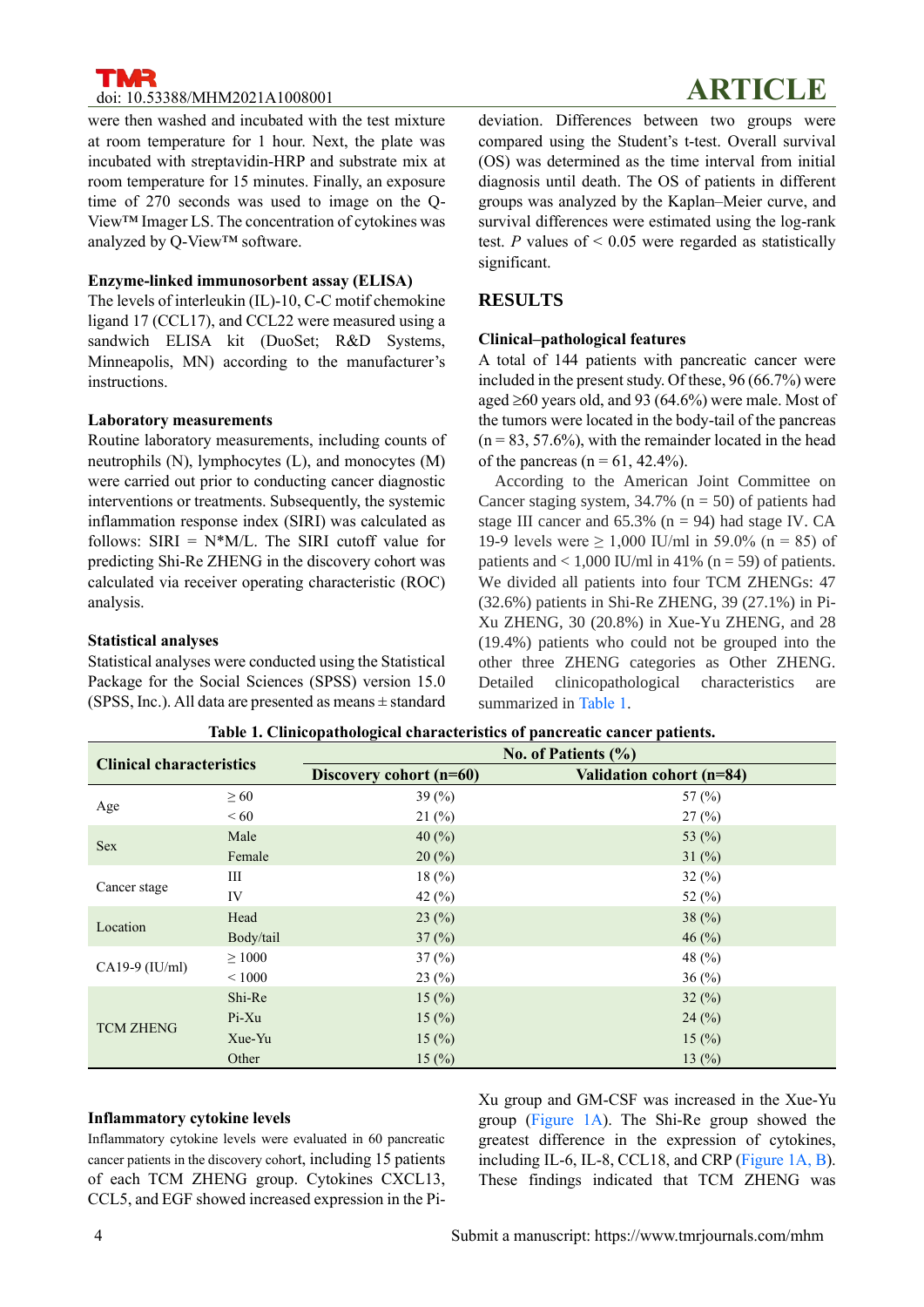## **TMR Modern Herbal Medicine** doi: 10.53388/MHM2021A1008001

associated with an altered tumor inflammatory microenvironment in pancreatic cancer patients.

### **Macrophage-derived inflammatory cytokine levels**

Cytokines showing increased expression in Shi-Re ZHENG patients were mainly M2-like macrophagederived. Indeed, we observed a significant increase in the expression of M2 macrophage-derived cytokines IL-10, CCL17, and CCL22 in Shi-Re ZHENG patients compared with non-Shi-Re ZHENG patients (*P* < 0.001,  $P = 0.003$ , and  $P = 0.040$ , respectively; Figure 2A–C).

We previously developed a systemic inflammation response index, SIRI, to reflect the status of the local immune response and systemic inflammation.<sup>[10]</sup> Here, we evaluated the correlation between SIRI and Shi-Re ZHENG, and found that SIRI significantly increased in Shi-Re ZHENG patients compared with non-Shi-Re ZHENG patients (*P* < 0.001; Figure 2D). ROC analysis showed that SIRI had a diagnostic value for Shi-Re ZHENG in advanced pancreatic cancer patients at a cutoff of 3.25 (AUC =  $0.833$ , 95% CI =  $0.709 - 0.957$ ; Figure 2E).



**Figure 1. The expression of inflammatory cytokine levels in advanced pancreatic cancer patients with different ZHENGs. (**A**)** The expression of inflammatory cytokines in pancreatic cancer patients with different ZHENGs in the discovery cohort. **(**B**)** Serum levels of IL-6, IL-8, CCL18, and CRP as detected by ELISA in pancreatic cancer patients with different ZHENGs in the discovery cohort.



**Figure 2. The macrophage inflammation response in pancreatic cancer patients with Shi-Re ZHENG and non-Shi-Re ZHENG.** (A–C) Serum levels of M2-like macrophage-derived cytokines IL-10, CCL17, and CCL18 as detected by ELISA in Shi-Re ZHENG and non-Shi-Re ZHENG pancreatic cancer patients in the discovery cohort. (D) The SIRI score in patients with or without a Shi-Re ZHENG diagnosis in the discovery cohort. (E) ROC analysis to evaluate the diagnosis value of SIRI for Shi-Re ZHENG in the discovery cohort.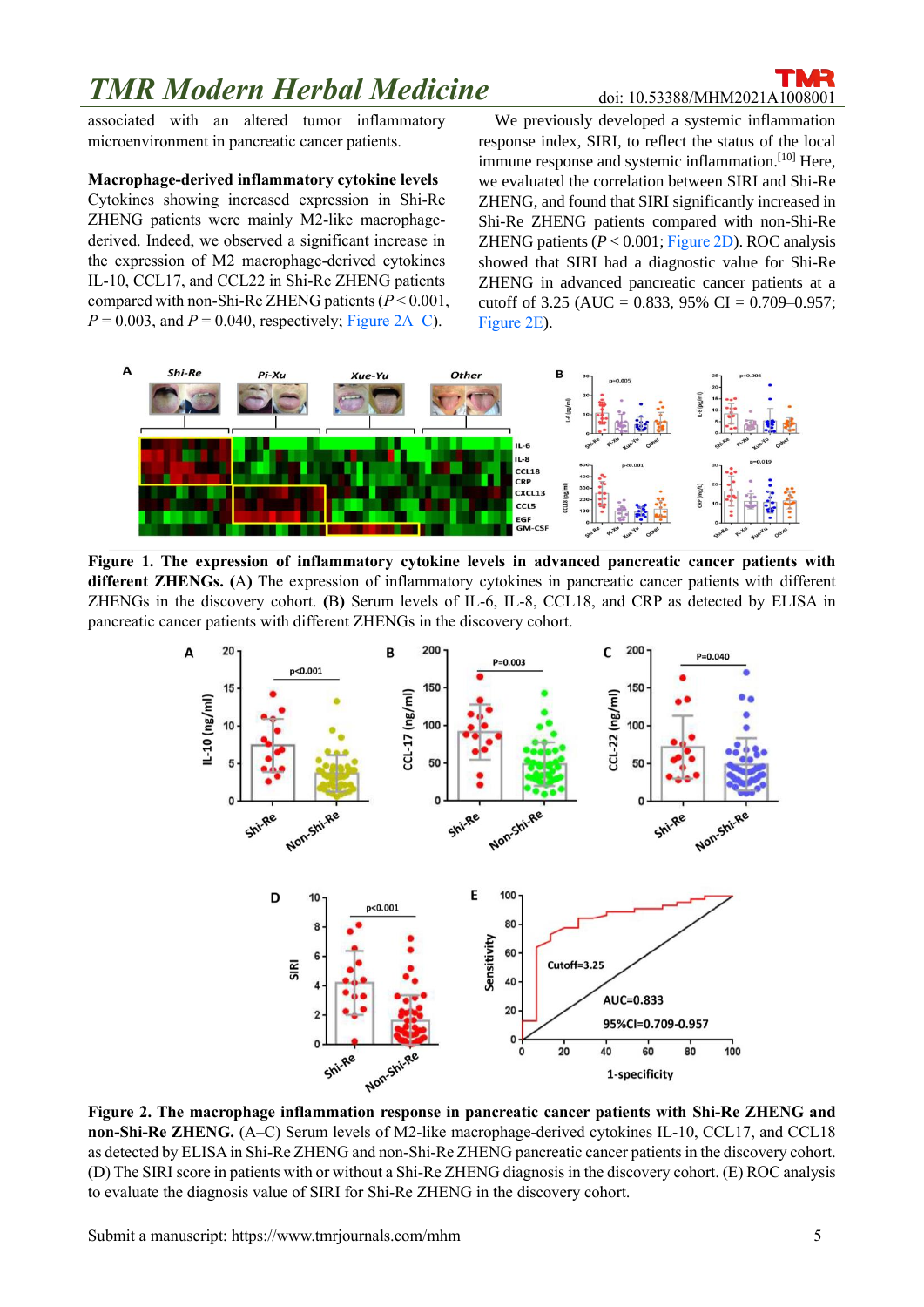

**Figure 3. The clinical value of SIRI in the detection of Shi-Re ZHENG.** (A) The proportion of different TCM ZHENGs in the validation cohort of pancreatic cancer patients. (B) The SIRI score in different TCM ZHENGs in the validation cohort. (C) ROC analysis to evaluate the diagnosis value of SIRI for Shi-Re ZHENG at a cutoff of 3.25 in the validation cohort.



**Figure 4. Shi-Re ZHENG was associated with poor prognosis.** (A) Kaplan–Meier analyses illustrate the correlation between SIRI and OS in the validation cohort of pancreatic cancer patients. (B) Kaplan–Meier analyses illustrate the correlation between different TCM ZHENGs and OS in the validation cohort of pancreatic cancer patients.

#### **SIRI clinical value**

We further evaluated the value of SIRI in the detection of Shi-Re ZHENG in the validation cohort, in which Shi-Re ZHENG accounted for 38.1%, Pi-Xu ZHENG for 28.6%, Xue-Yu ZHENG for 17.9%, and Other for 15.5% of patients (Figure 3A). SIRI was found to be significantly higher in Shi-Re ZHENG compared with other ZHENG patients (*P* < 0.001; Figure 3B). Comparing the sensitivity and specificity of ROC analysis in the discovery cohort, SIRI was shown to predict Shi-Re ZHENG at a cutoff of 3.25. Using ROC analysis at a cutoff of 3.25 revealed that SIRI also had a diagnostic value for Shi-Re ZHENG in the validation cohort (AUC =  $0.810, 95\%$  CI =  $0.716-0.905$ ; Figure 3C).

#### **Shi-Re ZHENG and prognosis**

We next examined the correlation between SIRI and OS in the validation cohort of 84 patients. The median OS for patients in this cohort was 3.5 months for those with SIRI scores  $\geq$  3.5 and 7.6 months for those with SIRI scores  $\leq$ 3.5 (*P*  $\leq$  0.001; Figure 4A), indicating a significantly shorter survival time in the former group. Kaplan–Meier analyses further demonstrated the association between Shi-Re ZHENG and OS, with the median OS being significantly shorter (4.5 months) in Shi-Re ZHENG pancreatic cancer patients compared with those in other ZHENG groups (8.8 months for Pi-Xu ZHENG, 6.7 months for Xue-Yu ZHENG, and 7.2 months for Other)  $(P = 0.002;$  Figure 4B).

#### **DISCUSSION**

ZHENG, also known as the TCM pattern or TCM syndrome, is an essential and integral component of the TCM theory. A recent study demonstrated that Shi-Re ZHENG patients with colorectal cancer expressed higher levels of inflammatory cytokines (IL-1a, cyclooxygenase-2, and CCL-2) and proliferationassociated transcription factors (Ki-67 and proliferating cell nuclear antigen) than Pi-Xu ZHENG patients and had a worse survival [11]. Moreover, Yin *et al* established a pancreatic cancer xenograft mouse model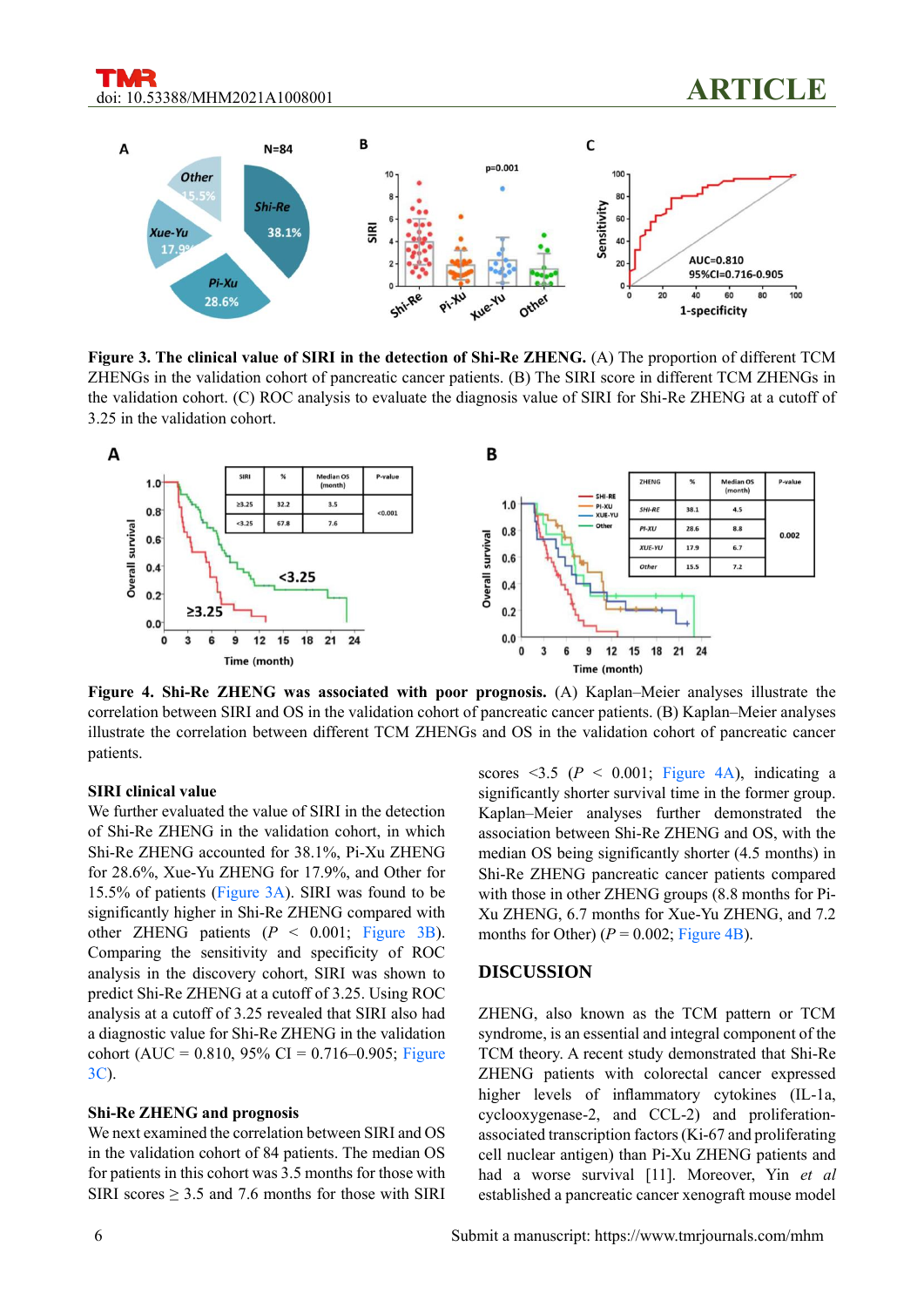## **TMR Modern Herbal Medicine** doi: 10.53388/MHM2021A1008001

and demonstrated altered tumor-associated macrophage infiltration and cancer-associated myofibroblast proliferative activities in Shi-Re ZHENG mice.[12] The application of ZHENG in cancer patients could not only enhance the efficacy of treatment but also affect the clinical outcome.[13] In our study, we found that Shi-Re is the most common ZHENG in pancreatic cancer patients, and that these patients have a poor prognosis compared with those with other ZHENG types.

Cancer-related inflammation has been proposed as the seventh hallmark of cancer. [14] Several pieces of evidence have shown that the tumor microenvironment (TME) engages in cancer initiation and the promotion of tumor growth. The PDAC microenvironment is characterized by a dense desmoplastic stroma [15] which accounts for up to 50%–80% of the tumor volume [16]. Tumor-associated macrophages (TAMs) are the most dominant stromal cell population in the TME of many tumors, including PDAC. TAMs were first described in the early 1980s, and their importance in promoting tumor initiation and development has been increasingly recognized, with their infiltration into tumors recently being correlated with poor prognosis [17-19]. TAM-expressed CCL18 induces cancer cell epithelial–mesenchymal transition (EMT) via a feedback loop in breast cancer [20],while TAMs also promote EMT in pancreatic cancer by activating the Toll-like receptor 4/IL-10 signaling pathway [21, 22]. Several TAM-secreted cytokines (including IL-4, IL-10, hepatocyte growth factor, vascular endothelial growth factor, and transforming growth factor-β) and chemokines (such as CCL17, CCL18, CCL22, CCL2, and CCL5) function in immunosuppression, proinflammation, angiogenesis, and metastasis [23, 24]. In our research, we demonstrated that Shi-Re ZHENG patients exhibited higher serum levels of TAM-derived cytokines including IL-10, CCL17, CCL18, and CCL22. We also observed differences in cytokine expression among pancreatic cancer patients with different TCM ZHENG. In particular, those in the Shi-Re ZHENG group showed differences in the expression of cytokines associated with an M2-like macrophage inflammation response.

We previously developed a novel systemic inflammation response index, SIRI, based on the counts of monocytes, lymphocytes, and peripheral neutrophils, which can be applied to predict the survival of pancreatic cancer patients treated with chemotherapy, and improve the efficacy of individualized treatments [10]. Its prediction ability is stronger than that of other inflammatory indexes, including the neutrophil: lymphocyte ratio and platelet: lymphocyte ratio, and is related to higher serum levels of inflammatory

cytokines/chemokines IL-10, CCL17, CCL18, and CCL22. High SIRI scores are indicative of poor outcomes, and their value in assessing the prognosis of patients was also demonstrated in other carcinomas such as nasopharyngeal carcinoma and esophageal squamous cell carcinoma [25, 26]. SIRI could be used to predict treatment responses to chemotherapy as an "immunologic signature" in different types of cancers, which would help clinicians identify those patients who would most benefit most therapy [27]. Here, we demonstrated a correlation between SIRI and Shi-Re ZHENG, with Shi-Re ZHENG patients having higher SIRI values associated with increased serum levels of inflammatory cytokines/chemokines, and significantly shorter outcomes than other patients with advanced pancreatic cancer.

A main strength of this study lies in our attempt to elucidate TCM ZHENG within the perspective of an inflammatory microenvironment. We demonstrated that different types of cytokines are expressed in different TCM ZHENGs, suggesting a molecular basis for ZHENG. TAMs have been confirmed to suppress immune responses and believed to contribute to tumor invasion and progression [28]. TAM-related inflammatory cytokines, like IL-6, IL-10, IL-17 and IL-22 are also involved in process [29, 30]. An imbalanced adjustment in TAM-related inflammatory cytokines has been regarded as an important pro-inflammatory regulator in the tumor microenvironment. We previously showed that the infiltration of TAMs and the activity of cancer-associated fibroblasts (CAFs) were altered under different ZHENGs condition. Accordingly, the expression levels of TAM-derived cytokines and CAF-derived chemokines were altered, such as TAM-related CCL5/CCR5 and CAF-related SDF-1/CXCR4 [31]. Based on the roles of TAMs and related inflammatory factors in cancer, we proposed that the TAM infiltration and TAM-related inflammatory cytokines might be the key to influencing ZHENGs.

We further explained the relationship between Shi-Re ZHENG and the inflammatory microenvironment using the previously established inflammatory index, SIRI, to show that SIRI could be used for the diagnosis of Shi-Re ZHENG. Most importantly, ZHENG was found not only to exist as a concept, but also to have potential clinical value for the outcome of pancreatic cancer. A study limitation is that the research is a preliminary exploratory study. However, the future application of multi-omics technology will help explain the biological basis of ZHENG more systematically and comprehensively.

## **Conclusion**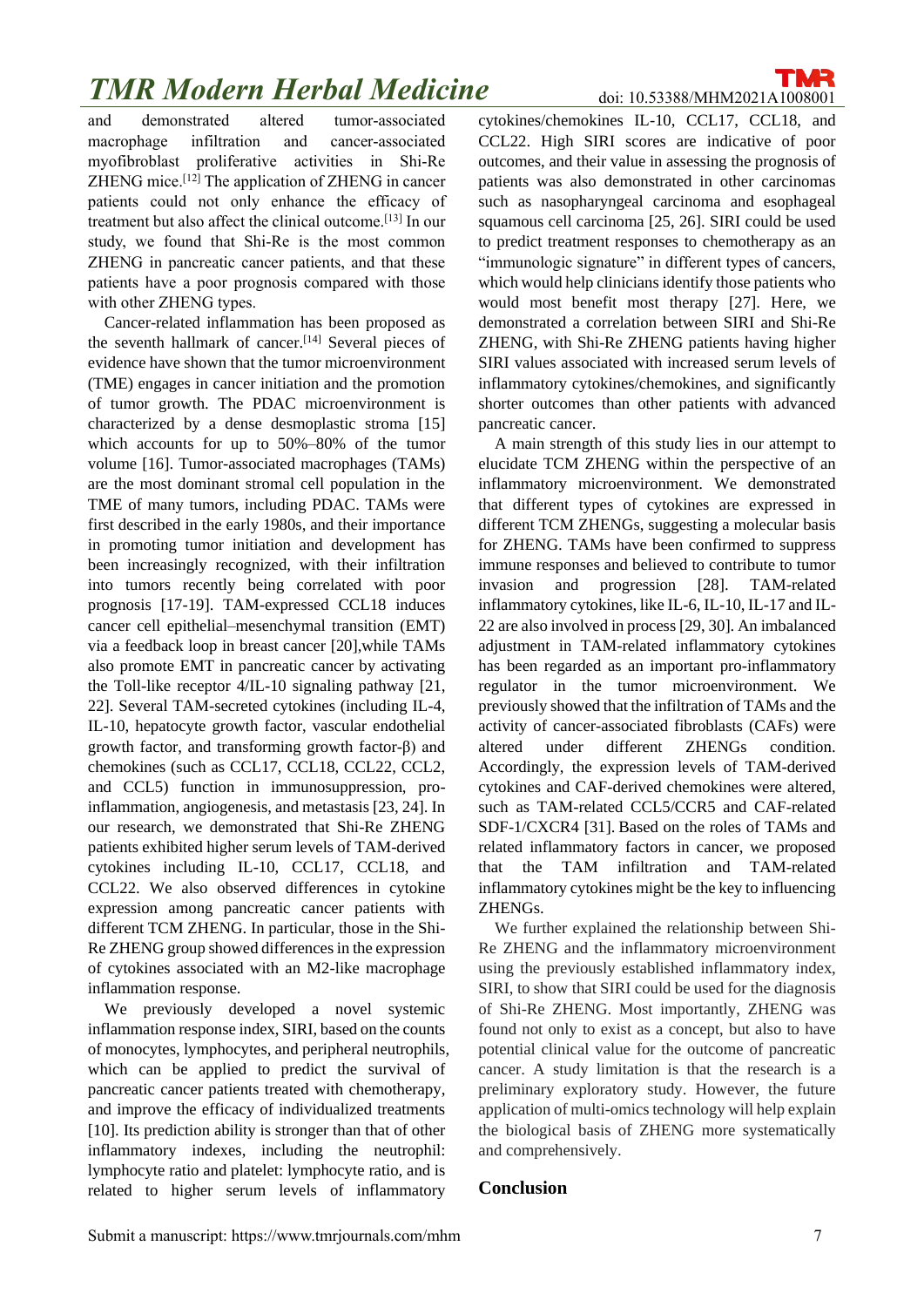Shi-Re pancreatic cancer patients are characterized by an increased macrophage inflammation response, which may contribute to a poorer prognosis when compared to those with other ZHENG diagnoses.

## **Reference**

- 1. Siegel RL, Miller KD, Jemal A. Cancer Statistics, 2018. Ca-Cancer J Clin. 2018;68:7-30.
- 2. Burris HA, Moore MJ, Andersen J, et al. Improvements in survival and clinical benefit with gemcitabine as first-line therapy for patients with advanced pancreas cancer: A randomized trial. J Clin Oncol. 1997;15:240
- 3. Li DH, Xie KP, Wolff R, Abbruzzese JL. Pancreatic cancer. Lancet. 2004;363:1049-57.
- 4. Chen Z, Chen LY, Wang P, et al. Tumor Microenvironment Varies under Different TCM ZHENG Models and Correlates with Treatment Response to Herbal Medicine. Evid Based Complement Alternat Med. 2012;2012:635702.
- 5. Sang XX, Wang ZX, Liu SY, et al. Relationship Between Traditional Chinese Medicine(TCM)Constitution and TCM Syndrome in the Diagnosis and Treatment of Chronic Diseases. Chin Med Sci J. 2018;33:114-9.
- 6. Su SB, Lu A, Li S, et al. Evidence-Based ZHENG: A Traditional Chinese Medicine Syndrome. Evid Based Complement Alternat Med. 2012;2012:246538.
- 7. Ji Q, Luo YQ, Wang WH, et al. Research advances in traditional Chinese medicine syndromes in cancer patients. J Integr Med. 2016;14:12-21.
- 8. Chen Z, Wang P. Clinical Distribution and Molecular Basis of Traditional Chinese Medicine ZHENG in Cancer. Evid Based Complement Alternat Med. 2012;2012:783923.
- 9. Feng L, Qi Q, Wang P , et al. Serum levels of IL-6, IL-8, and IL-10 are indicators of prognosis in pancreatic cancer. J Int Med Res. 2018;46:5228-36.
- 10. Qi Q, Zhuang L, Shen Y, et al. A novel systemic inflammation response index (SIRI) for predicting the survival of patients with pancreatic cancer after chemotherapy. Cancer. 2016;122:2158-67.
- 11. Sui X, Guo Y, Ni W, et al. Molecular profiling analysis for colorectal cancer patients with Pi-Xu or Shi-Re syndrome. Integr Med Res. 2019;8:21-5.
- 12. Yin JH, Shi WD, Zhu XY, et al. Qingyihuaji formula inhibits progress of liver metastases from advanced pancreatic cancer xenograft by targeting to decrease expression of Cyr61 and VEGF. Integr Cancer Ther. 2012;11:37-47.
- 13. Nie J, Zhao C, Deng LI, et al. Efficacy of traditional Chinese medicine in treating cancer. Biomed Rep. 2016;4:3-14.
- 14. Hanahan D, Weinberg RA. Hallmarks of cancer: the next generation. Cell. 2011;144:646–74.
- 15. Watt J, Kocher HM. The desmoplastic stroma of pancreatic cancer is a barrier to immune cell infiltration. Oncoimmunology. 2013;2:e26788.
- 16. Karamitopoulou E. Tumour microenvironment of pancreatic cancer: immune landscape is dictated by molecular and histopathological features. Br J Cancer. 2019;121:5-14.
- 17. Ladusch M, Schaffner H, Ullmann L, et al. [Preand postoperative reactivity of breast cancer patients to tumor associated antigens and HEP in the macrophage electrophoresis mobility (MEM) test]. Arch Geschwulstforsch.
- 18. Bailey P, Chang DK, Nones K, et al. Genomic analyses identify molecular subtypes of pancreatic cancer. Nature. 2016;531:47-52.
- 19. Knudsen ES, Vail P, Balaji U, et al. Stratification of Pancreatic Ductal Adenocarcinoma: Combinatorial Genetic, Stromal, and Immunologic Markers. Clin Cancer Res. 2017;23:4429-40.
- 20. Chen J, Yao Y, Gong C, et al. CCL18 from tumorassociated macrophages promotes breast cancer metastasis via PITPNM3. Cancer Cell. 2011;19:541- 55.
- 21. Yao RR, Li JH, Zhang R, et al. M2-polarized tumor-associated macrophages facilitated migration and epithelial-mesenchymal transition of HCC cells via the TLR4/STAT3 signaling pathway. World J Surg Oncol. 2018;16:9.
- 22. Liu CY, Xu JY, Shi XY, et al. M2-polarized tumorassociated macrophages promoted epithelialmesenchymal transition in pancreatic cancer cells, partially through TLR4/IL-10 signaling pathway. Lab Invest. 2013;93:844-54.
- 23. Chen Y, Song Y, Du W, et al. Tumor-associated macrophages: an accomplice in solid tumor progression. J Biomed Sci. 2019;26:78.
- 24. Erreni M, Mantovani A, Allavena P. Tumorassociated Macrophages (TAM) and Inflammation in Colorectal Cancer. Cancer Microenviron. 2011;4:141-54.
- 25. Chen Y, Jiang W, Xi D, et al. Development and validation of nomogram based on SIRI for predicting the clinical outcome in patients with nasopharyngeal carcinomas. J Investig Med. 2019;67:691-8.
- 26. Geng Y, Zhu D, Wu C, et al. A novel systemic inflammation response index (SIRI) for predicting postoperative survival of patients with esophageal squamous cell carcinoma. Int Immunopharmacol. 2018;65:503-10.
- 27. Li S, Lan X, Gao H, et al. Systemic Inflammation Response Index (SIRI), cancer stem cells and survival of localised gastric adenocarcinoma after